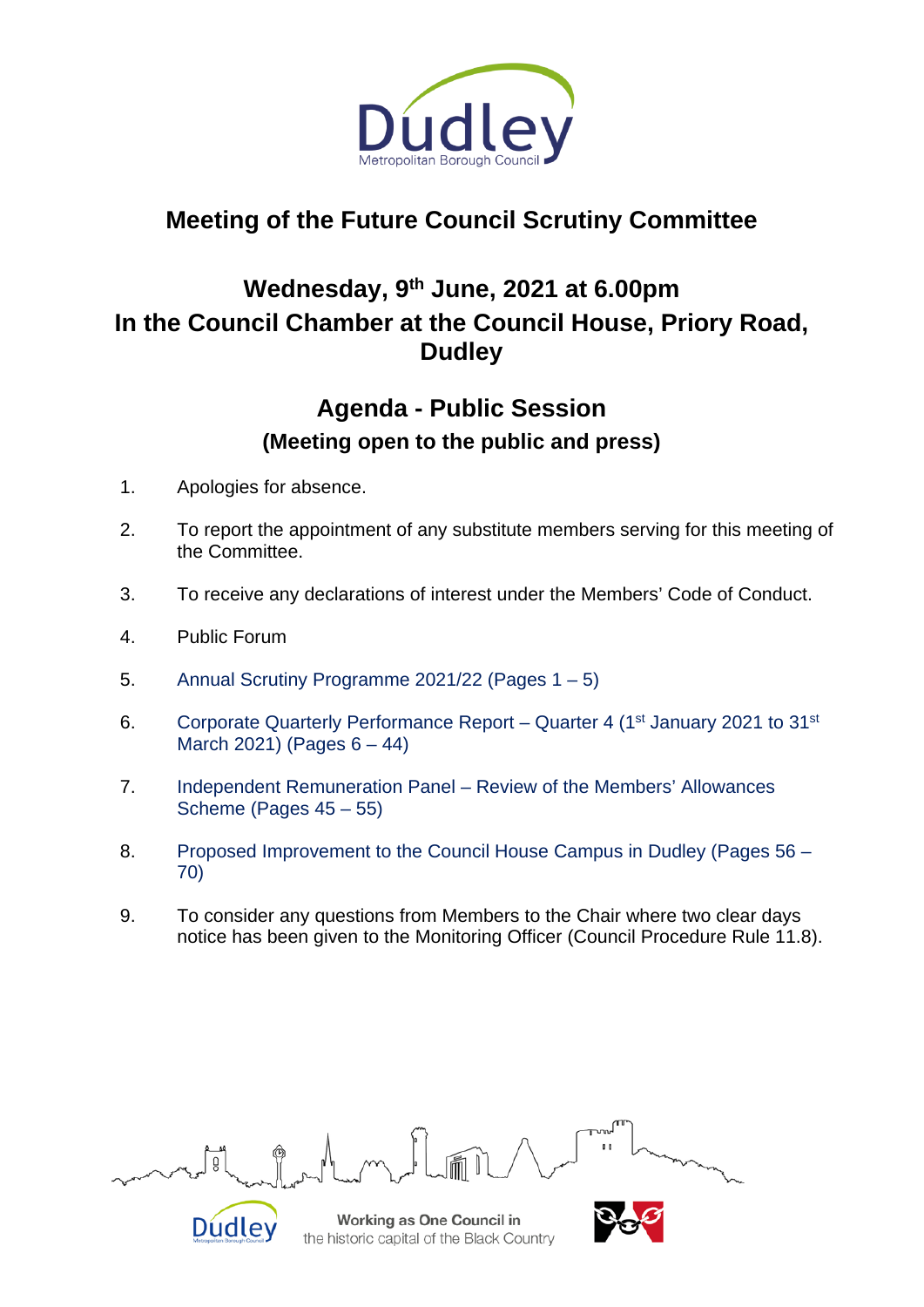**Chief Executive Dated: 1st June, 2021**

Distribution:

Councillor A Lees (Chair) Councillor E Lawrence (Vice-Chair) Councillors S Ali, C Barnett, D Corfield, J Cowell, A Davies, P Dobb, J Foster, Z Islam, J Roberts, M Rogers and S Saleem.

#### **Please note the following concerning meetings at Dudley Council House:**

## **Covid-19 Secure Working**

#### **Hands**

• Hand sanitiser and antibacterial wipes are available at various locations in the Council House. Please ensure you sanitise your hands when arriving and leaving the building. Hand washing facilities are also available on site.

#### **Face**

• All persons entering or working in the Council House must wear face masks when moving around the building. Please remember to bring and use your own face masks. Face masks may be safely removed when you are seated in the meeting.

## **Space**

- Seating in the meeting rooms is arranged to allow for safe distancing. You must only use the designated seating. Remember to maintain safe distancing at all times during your visit.
- Seating in the public gallery is currently restricted and will be allocated on a 'first come' basis.
- All persons must observe the signage in place throughout the Council House to ensure safety.

## **If you are unwell**

- Do not attend the Council House if you feel unwell; if you have tested positive for Covid-19; if you are self-isolating or if you suspect that you are symptomatic.
- You are advised to undertake a lateral flow test 48 hours before attending. If the test is positive, do not attend the meeting.

## **Toilets**



Working as One Council in the historic capital of the Black Country